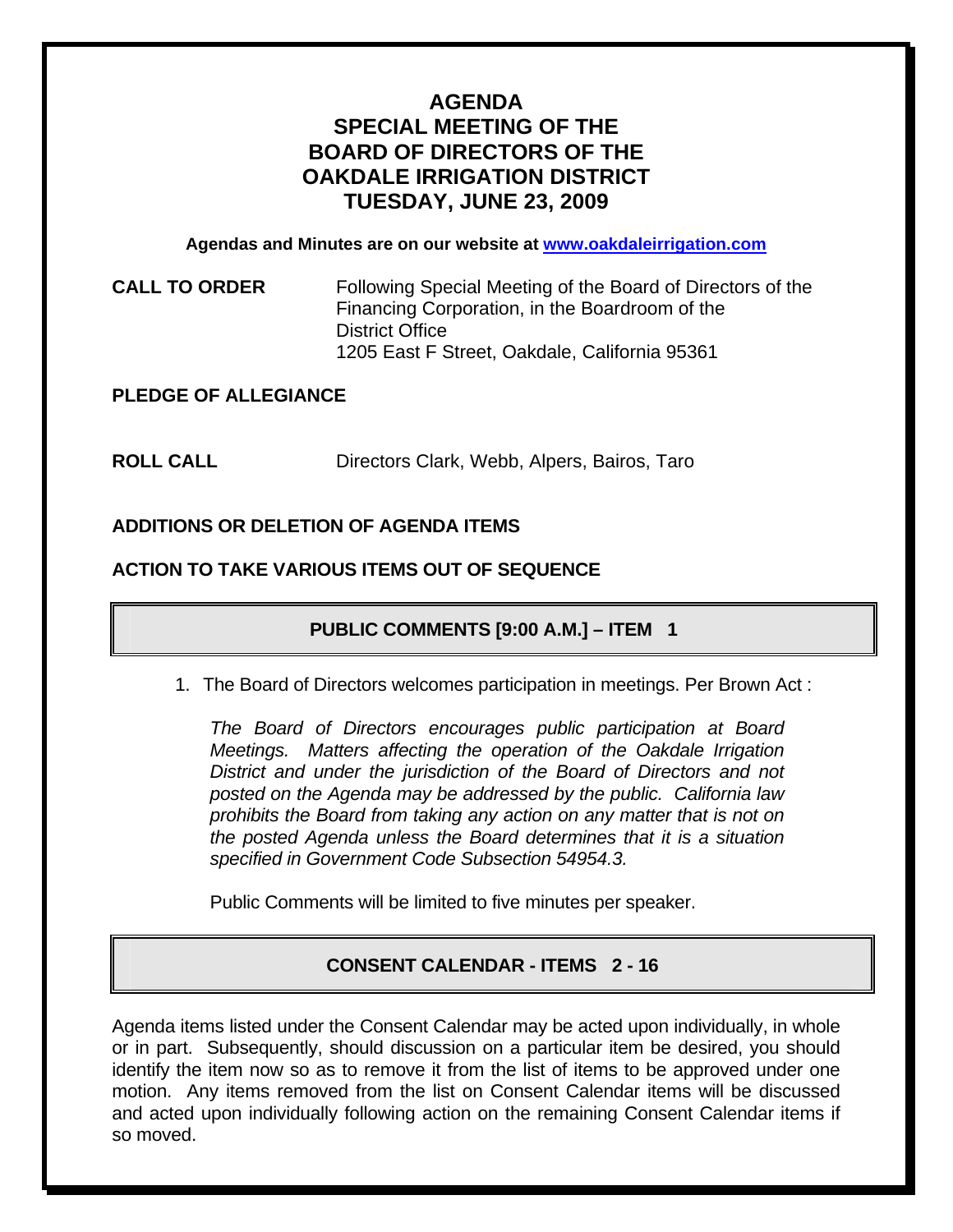- 2. Approve the Board of Directors' **Minutes of the Regular Meeting of June 2, 2009 and Resolution Nos. 2009-38 and 2009-39.**
- 3. Approve **Oakdale Irrigation District Statement of Obligations**
- 4. Approve **Improvement District Statement of Obligations**
- 5. Approve the **Treasurer and Chief Financial Officer's Report for the month ending May 31, 2009**
- 6. Approve **Assignment of Capital Work Order Numbers**
- 7. Approve **Assignment of Work Order for the Cometa Drain Pipeline between the Fairbanks Lateral and Dodds Road**
- 8. Approve **Professional Services Agreement with Giuliani and Kull**
- 9. Approve **Work Release No. 03, Amendment No. 02 to Professional Services Agreement 2008-PSA-008 with Giuliani & Kull for Additional Surveying and Inspection Services**
- 10. Approve **Purchase of Two (2) New Mechanic Tool Boxes for the Automotive Shop from Snap-On Industrial**
- 11. Approve **Purchase of New Solus Pro Elite Scanner for the Automotive Shop from Snap-On Industrial**
- 12. Approve **Request Authorizing General Manager to Execute MOU for the Development of Alternatives for the Long Term Irrigated Lands Program**
- 13. Approve **Resolution Finding the South Main Canal Rehabilitation Project Exempt Under the California Environmental Quality Act (CEQA)**
- 14. Approve **Deferred Conditions of Approval Agreement (APN: 207-020- 009 – Vander Meulen)**
- 15. Approve **Encroachment Agreement on the Raney Drain (APN: 062-015- 023 – Martin)**
- 16. Approve **Encroachment Agreement on the Gray Pipeline (APN: 010-015- 068 – Phoenix Family L.P.)**

**ACTION CALENDAR – ITEMS 17 - 21** 

17. Review and take possible action on the **North Side Regulating Reservoir Project and the Resolution Adopting the Oakdale Irrigation District North Side Regulating Reservoir Project Final Mitigated Negative Declaration and Associated California Environmental Quality Act (CEQA) Findings**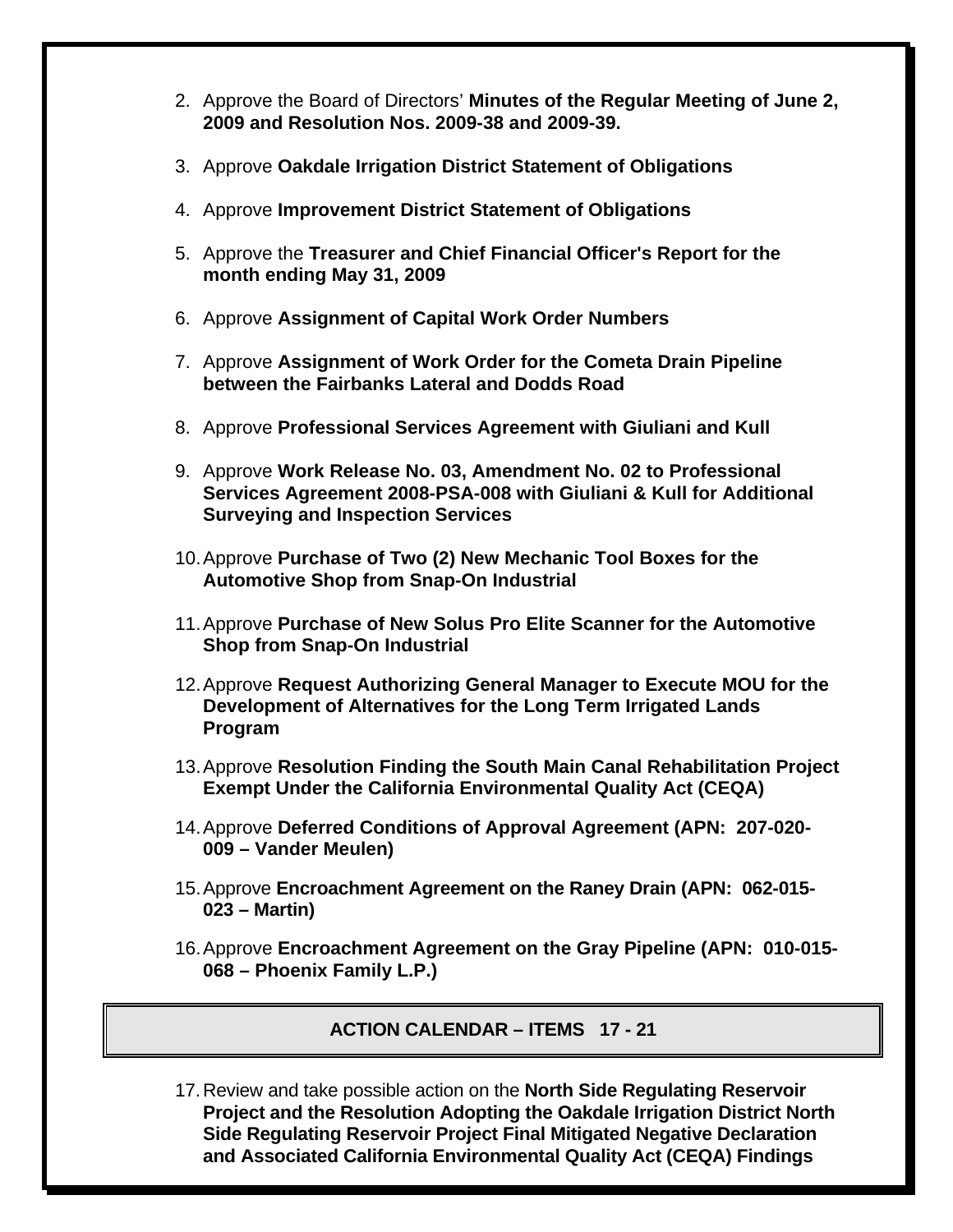- 18. Review and take possible action to **Establish Fees for Drainage Discharge with Sconza Candy Company (APN: 063-028-024)**
- 19. Review and take possible action to **Defer Payment of Agricultural Scholarship Until the 2010-2011 School Year for Jordan Lippincott**
- 20. Review and take possible action to **Reallocate Funds to the 2009 General Engineering Budget and Authorize General Manager to Execute all Work Releases Associated with the General Engineering Budget**
- 21. Review and take possible action to **Authorize the General Manager to Acquire Property Appraisals for Easement Purchases and Mitigation Site Acquisitions Related to On-Going Projects**

### **COMMUNICATIONS – ITEM 22**

- 22.**Oral Reports and Comments**
	- A. **General Manager's Report on Status of OID Activities**
	- B. **Committee Reports**
	- C. **Directors' Comments/Suggestions**

### **CLOSED SESSION - ITEM 23**

23. Closed Session to discuss the following:

- **A.** *Government Code* **§54956.8 Conference with Real Property Negotiator Negotiating Parties:** San Luis Delta Mendota Water Authority **Property: Agency Negotiators:** General Managers and Counsel  **Under Negotiations:** Price and Terms
- **B.** *Government Code* **§54956.9 Existing Litigation**  *Karen Eakin v. Oakdale Irrigation District*
- **C.** *Government Code* **§54956.9(b) Anticipated Litigation**  One (1) Case

### **OTHER ACTION – ITEM 24**

24. Adjournment:

A. The next Regular Board Meeting of the **Oakdale Irrigation District Board of Directors** is scheduled for **Tuesday, July 7, 2009 at 9:00 a.m.** in the board room at 1205 East F Street, Oakdale, CA.